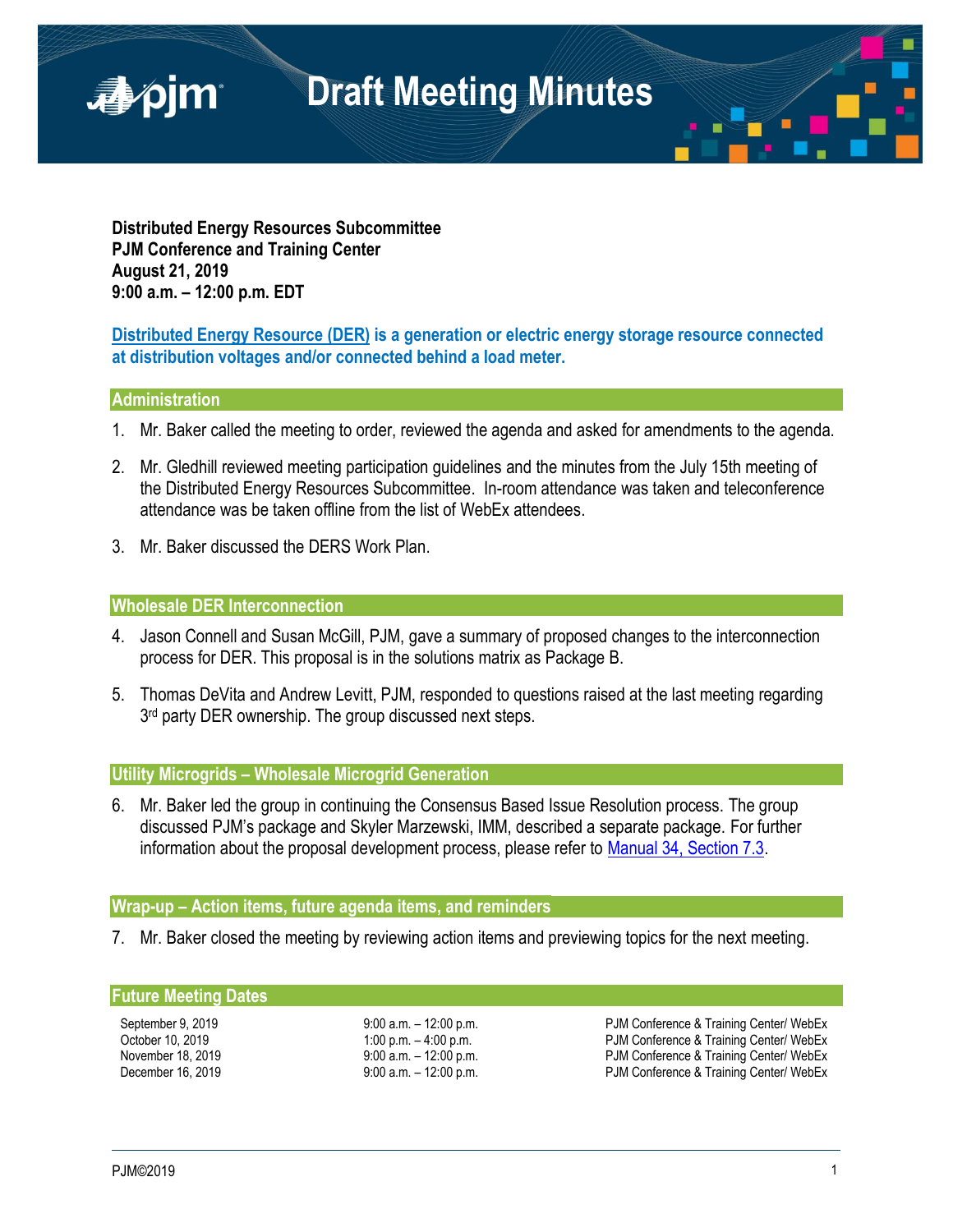

## **Draft Meeting Minutes**

#### **Attendance**

#### **Attendees Company Sector**

Scott Baker (Facilitator) **PJM Interconnection, LLC** Not Applicable Not Applicable Andrew Gledhill (Secretary) **PJM Interconnection, LLC** Not Applicable Not Applicable Drew Adams **A.F. Mensah, Inc.** Character Adams Other Supplier Jeffery Dennis **Advanced Energy Economy, Inc.** Not Applicable Not Applicable Jimmy Zhang Not Applicable AESO ACCOMPTED AGES AND ACCOUNT ASSOCIATED AT A SAMPLE ASSOCIATED AT A SAMPLE ASSOCIATED AT A SAMPLE ASSOCIATED AT A SAMPLE ASSOCIATED AT A SAMPLE ASSOCIATED AT A SAMPLE ASSOCIATED AT A SAMPLE AS Jim Benchek American Transmission Systems, Inc. Transmission Owner Brock Ondayko **Appalachain Power Company Company** Transmission Owner Rajul i Haque Mahmud **Baltimore Gas and Electric Company** Transmission Owner John McDaniel **Baltimore Gas and Electric Company** Transmission Owner Rehan Gilani **ConEdison Energy, Inc.** ConEdison Energy, Inc. Channel Cone Cupplier Haibin Sun Constellation Energy Services, Inc. The Constellation Energy Services, Inc. Guy Filomena **Customized Energy Solutions, Ltd.** Not Applicable Not Applicable Lynn Marie Horning Customized Energy Solutions, Ltd. Not Applicable Customized Energy Solutions, Ltd. Carl Johnson **Customized Energy Solutions, Ltd.** Not Applicable Not Applicable Jonathan Sasser **Customized Energy Solutions, Ltd.\*** Not Applicable Not Applicable Amy Willey **Not Applicable** Delaware.gov **Not Applicable** Not Applicable James Davis **Dominion Energy Marketing, Inc.** Channel Commercial Commercial Commercial Commercial Commercial Comme Connie Lowe **Connice Lowe** Dominion Virginia Power **Not Applicable** Not Applicable Michael Fortini **DTE** Energy Trading, Inc. **CHACAL COMEXAGAGE COMEXAGAGE COMEXAGAGE COMEXAGE COMEXAGE COMEXAGE COMEXAGE COMEXAGE COMEXAGE COMEXAGE COMEXAGE COMEXAGE COMEXAGE COMEXAGE COMEXAGE COMEXAGE COMEXAGE COMEXAGE COM** Nancy Connelly **Nancy Connelly Duke Energy Ohio, Inc.** Transmission Owner Bryan Garnett **Example 2** Duke Energy Ohio, Inc. **Bryan Channes Constructs Constructs** Transmission Owner Christin Domian **Christian Company** Duquesne Light Company **Transmission Owner** Christian Dunner Company Transmission Owner Janessa Kent **Markor Company Company Company Company** Company Company Transmission Owner Brian Kauffman **EnerNOC, Inc.** Communication Communication Communication Communication Communication Communication Bruce Campbell Enerwise Global Technologies, LLC dba Cpower Other Supplier Sharon Midgley **Exelon Business Services Company, LLC** Transmission Owner Lou D'Alessandris FirstEnergy Solutions Corp. Transmission Owner Mike Durinsky FirstEnergy Solutions Corp. Transmission Owner John Rostock FirstEnergy Solutions Corp. Transmission Owner Kenneth Keilholtz **GenOn Energy Management, LLC** Generation Owner Tom Hyzinski GT Power Group Not Applicable Not Applicable Rory Sweeney GT Power Group Not Applicable Laura Merten **Not Applicable** Holocene Clean Energy Not Applicable Not Applicable David Hastings The Market Interconnection Consulting Services (MICS) Not Applicable Ronald Slagel **Market Interconnection Consulting Services (MICS)** Not Applicable David Mabry **MacNees Wallace & Nurick LLC** Not Applicable Not Applicable Skyler Marzewski **Monitoring Analytics, LLC** Not Applicable Not Applicable George Kogut **New York Power Authority New York Power Authority New York Power Authority Channel Supplier** Cathleen Colbert **NRG Power Marketing LLC Cathleen Colbert Supplier** Other Supplier